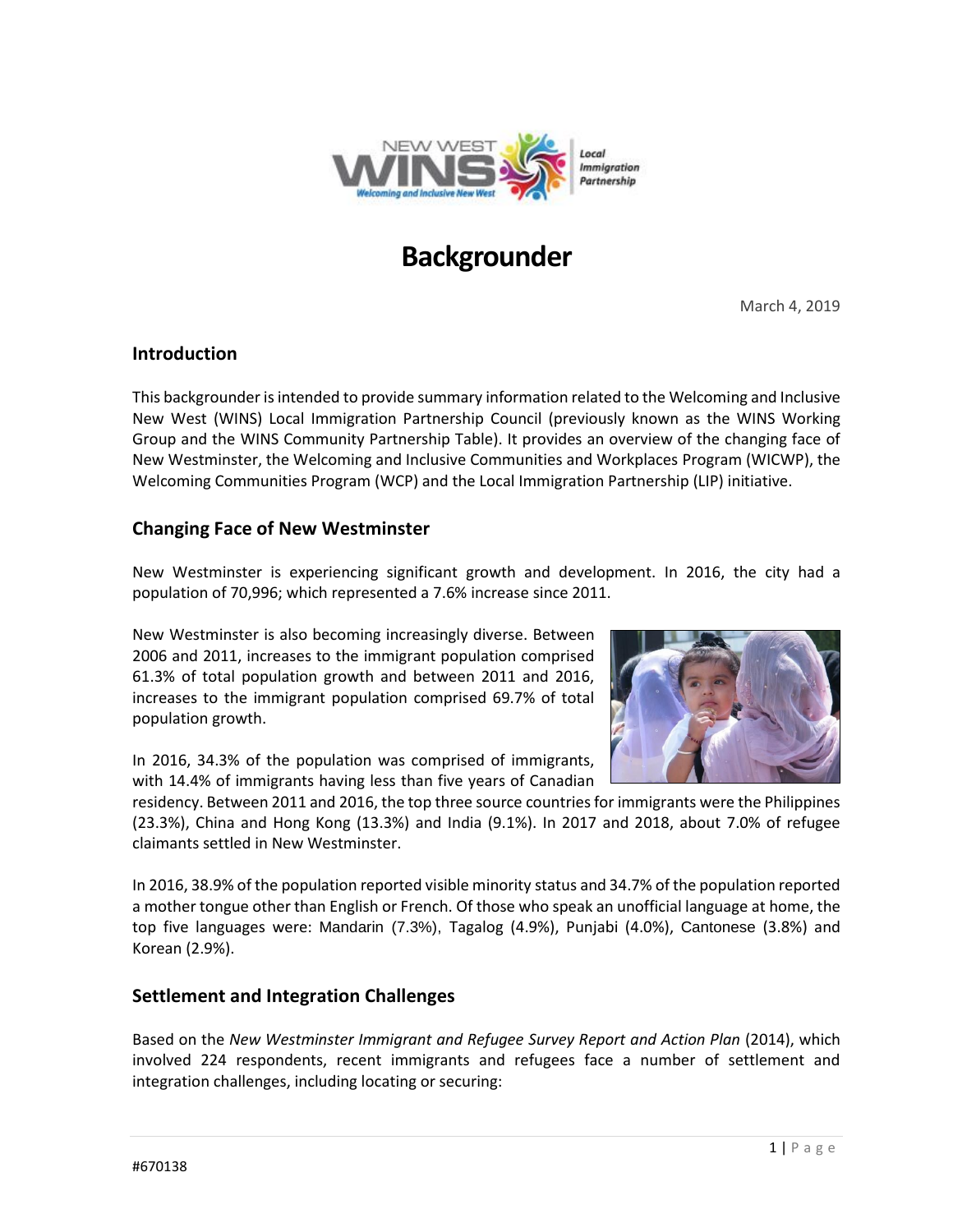

- employment and training (70%);
- housing (53%);
- information about available services (39%);
- child care (30%);
- English language services (10%); and
- school for their children (10%). $1$

This report provides evidence of increasing awareness and use of civic, settlement and social service organizations in New Westminster. It also provides evidence of enhanced satisfaction levels with the services offered by these organizations. The major service gap, as identified by respondents, is a Welcome and Integration Centre, which could offer centralized information, meeting and program spaces, and referral services.

## **Welcoming and Inclusive Communities and Workplaces Program**

In June 2007, the Province of British Columbia announced Welcome BC. As part of this initiative, a new program entitled Welcoming and Inclusive Communities and Workplaces (WICWP) was launched. The primary goal of this program was to work towards communities where immigrants can realize their full potential, racism is eliminated, and cultural diversity is valued and celebrated.

As a first step to becoming a more welcoming and inclusive community, a representative body was established  $-$  i.e., the Welcoming and Inclusive New West (WINS) Working Group. The first task of this body was to develop a Community Partnership Development (CPD) Charter, which incorporated a shared vision, indicators of success, and a preliminary action plan.

Based on the charter, the working group gained funding approval for *Reach Out New West: Greet, Inform and Connect*. This demonstration project included a Community Gateway (Welcome Ambassador) Initiative (Greet), a Newcomers' Guide to New Westminster (Inform) and an Immigrant Mentorship Program (Connect). Two other initiatives were also funded – i.e., a *NuYu (Cultural Youth) Popular Theatre Project* and a *Changing City, Changing Minds through Knowledge Development and Exchange*.

The WICWP involved multiple agencies, which contributed to increased agency collaboration and enhanced service coordination. The funded initiatives complemented each other and assisted new immigrants to more successfully integrate into the community. They also raised community awareness about the challenges faced



by new immigrants and the benefits of immigration, which contributed to a more receptive, welcoming and inclusive community.

 $\overline{a}$ 

 $1$  In most cases, respondents identified more than one challenge, thus the percentages do not add up to 100%.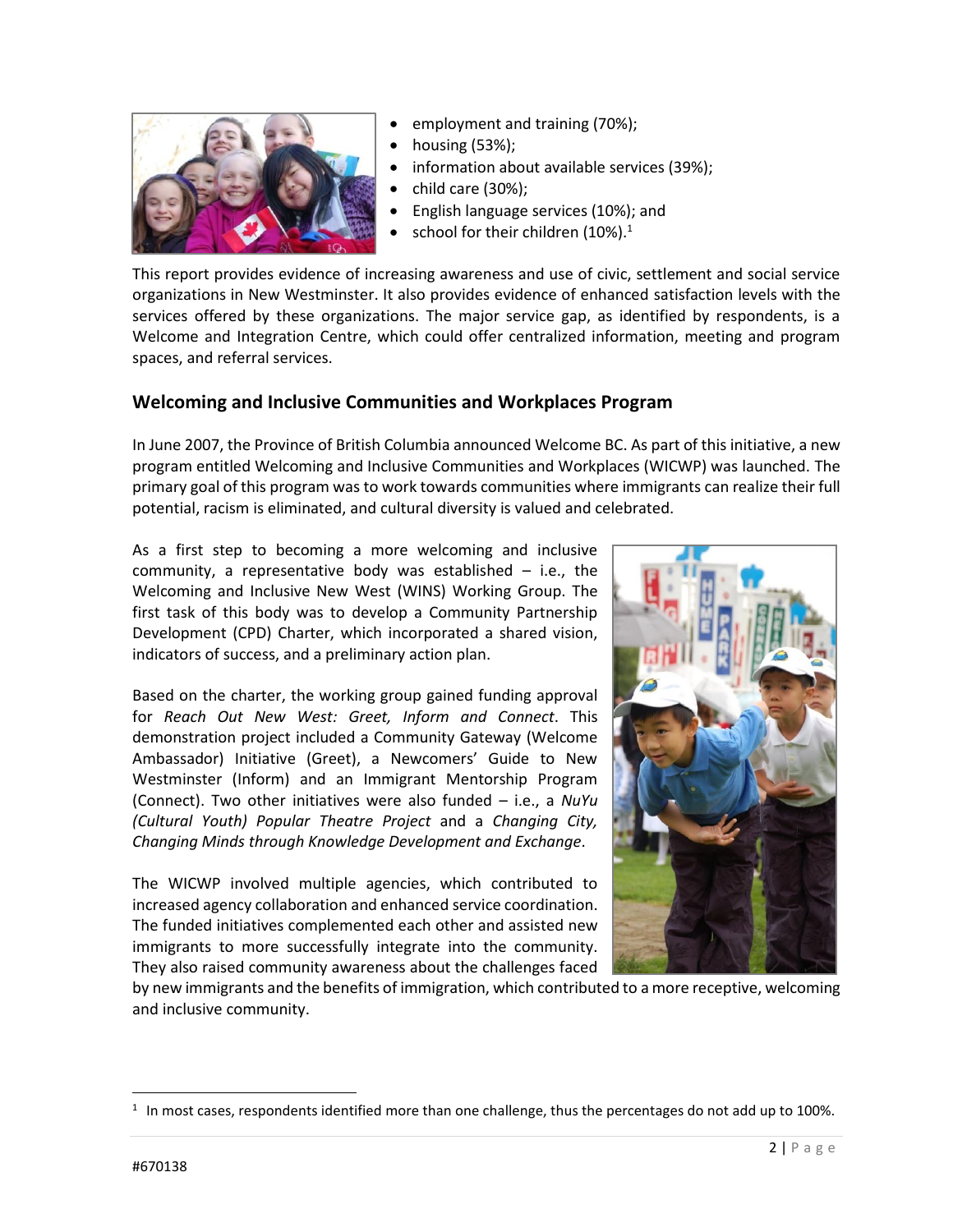## **Welcoming Communities Program**

In August 2012, the Province of British Columbia posted a Request for Proposals for the Welcoming Communities Program (WCP). The purpose of this program was to "increase the capacity of the community to support the integration of new immigrants."

Whereas WICWP was primarily focused on new immigrants and assisting them in their integration, WCP primarily focused on the host or recipient community, including community members, employers, institutions, and organizations. More specifically, it was designed to raise awareness, enhance intercultural relations and reduce systemic barriers to inclusion.



The WINS Working Group, now the WINS Community Partnership Table, selected the Lower Mainland Purpose Society as the Lead Organization. It then developed a Community Action Plan, which was funded for \$267,000. This plan, which involved multiple organizations in its implementation, was carried out between April 2013 and March 2014 and included activities and events under the following three areas: Inclusive Workplaces, Welcoming Spaces, and Receptive Communities.

Specific outcomes under the three broad areas included but were not limited to:

- To increase awareness of the needs, opportunities and contributions of new immigrants.
- To build intercultural relations and mutual trust.
- To create more welcoming public spaces.
- To enhance recruitment, hiring and retention practices related to new immigrants.
- To increase capacity to support the integration of new immigrants in organizations and workplaces.
- To reduce systemic barriers to organizational inclusion and employment for new immigrants.

Similar to WICWP, plan implementation contributed to agency collaboration and service coordination, while realizing a more receptive, welcoming and inclusive community.

### **Local Immigration Partnership Initiative**



In Canada's Budget of April 2012, the federal government announced that it would resume the administration of federally funded immigrant settlement services in British Columbia on April 1, 2014.

Currently, Immigration, Refugees and Citizenship Canada (IRCC) administers Local Immigration Partnerships (LIPs) across Canada. LIPs are the mechanism through which IRCC supports the development of community-based partnerships and planning around the needs of new immigrants and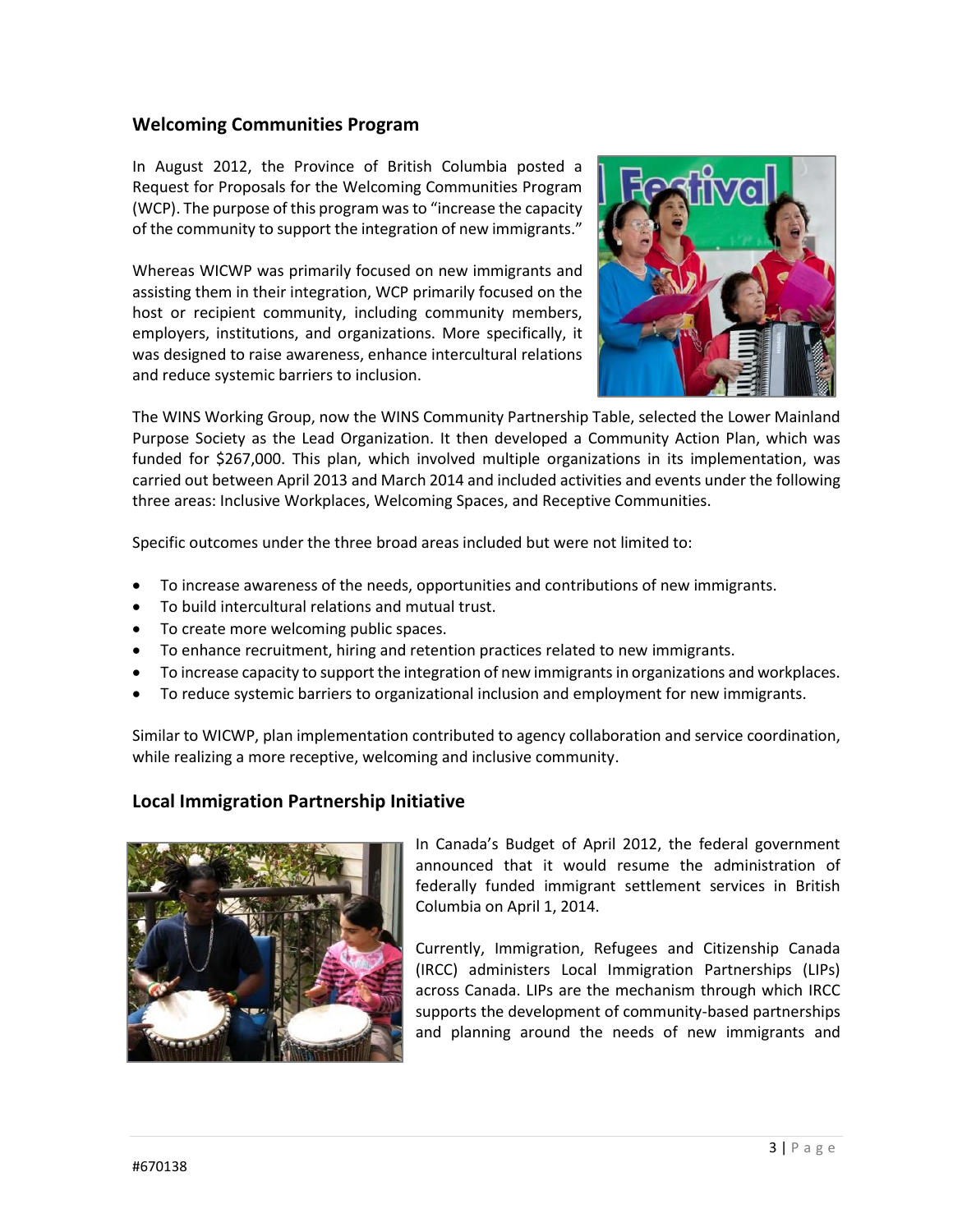refugees. LIPs seek to engage various stakeholders in a locally-driven strategic planning process, including different levels of government, boards of trade and chambers of commerce, community and social service sectors, immigrant serving agencies, faith-based organizations, school districts, and others. The main goal of LIPs is to oversee the development of a local settlement strategy and a targeted action plan to produce a more welcoming and inclusive community.



A proposal for LIP funding was approved in April 2014 to support community-level research, planning and action. That has enabled the Welcoming and Inclusive New West (WINS) Local Immigration Partnership Council (formerly known as the Community Partnership Table) to build on the solid foundation that it had already established; continue its work on creating a receptive, welcoming and inclusive community; and facilitate agency collaboration and service integration.

WINS also works closely with the City of New Westminster, often through the City's Multiculturalism Advisory Committee, on a number of settlement and integration initiatives, including an Immigrant and Refugee Survey and an annual Newcomers Connect Day. Recently, City Council approved the City taking steps and actions in support of becoming a Sanctuary City.

#### **WINS Membership**

WINS, through its long history, has managed to maintain a diverse and strong membership, including the following organizations, as well as community members:

- City of New Westminster;
- Century House;
- Douglas College;
- Downtown New Westminster Business Improvement Association;
- Elizabeth Fry Society of Greater Vancouver;
- Family Services of Greater Vancouver;
- Fraser Health Authority;
- Fraser Works Co-Op Employment Services Centre;
- Fraserside Community Services Society;
- Immigrant Services Society of British Columbia;
- Lower Mainland Purpose Society;
- Ministry of Children and Family Development;
- MLA's office;
- MOSAIC;
- New Westminster Chamber of Commerce;
- New Westminster English Language Centre;
- New Westminster Family Place;
- New Westminster Public Library;